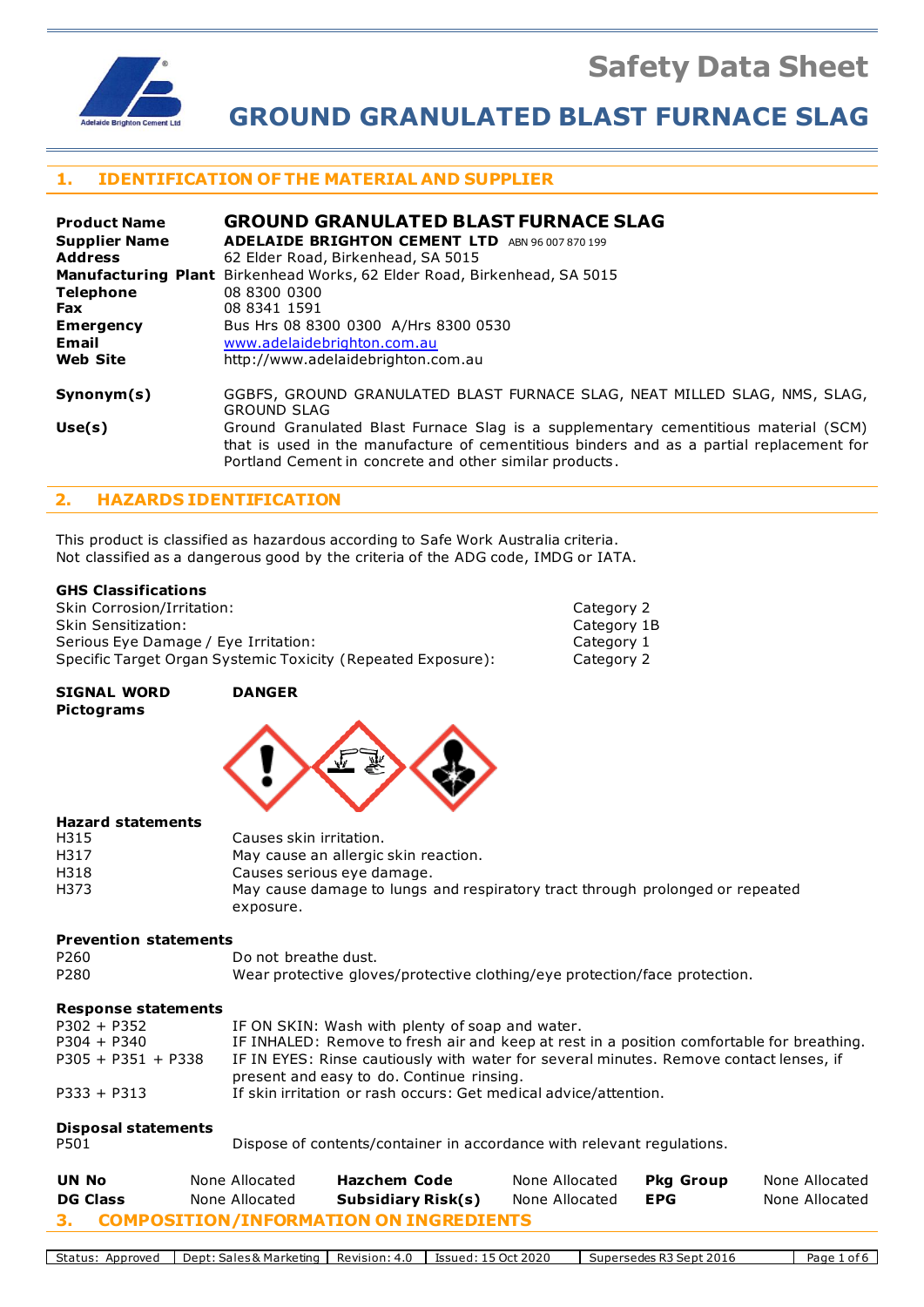

# **GROUND GRANULATED BLAST FURNACE SLAG**

| Ingredient                           | Formula       | Conc.    | CAS No.    |  |
|--------------------------------------|---------------|----------|------------|--|
| <b>GRANULATED BLAST FURNACE SLAG</b> | Not Available | >90%     | 65997-69-2 |  |
| GYPSUM                               | CaSO4 2H2O    | $2 - 5%$ | 10101-41-4 |  |
| 4. FIRST AID MEASURES                |               |          |            |  |

#### **Eye** Flush thoroughly with flowing water for at least 15 minutes. Seek medical attention if symptoms persist.

#### **Inhalation** Remove from dusty area to fresh air. If symptoms persist, seek medical attention.

- **Skin** Remove heavily contaminated clothing immediately. Wash off skin thoroughly with water. A shower may be required. Seek medical attention for persistant irritation or burning of the skin
- **Ingestion** Rinse mouth and lips with water. Do not induce vomiting. Give water to drink to dilute stomach contents. If symptoms persist, seek medical attention.
- **Advice to Doctor** Treat symptomatically.
- **First Aid Facilities** Eye wash station.

#### **Additional Information - Aggravated Medical Conditions**

- **Inhalation** Over exposure resulting from prolonged and repeated inhalation of dust containing crystalline silica can cause bronchitis, silicosis (scarring of the lung.) It may also increase the risk of scleroderma (a disease affecting the connective tissue of the skin, joints, blood vessels and internal organs) and lung cancer. Epidemiological studies have shown that smoking increases the risk of bronchitis, silicosis (scaring of the lung) and lung cancer in persons exposed to crystalline silica.
- **Skin** Prolonged and repeated skin contact with cement in wet concrete, mortars and slurries may result in irritant dermatitis.

#### **5. FIRE FIGHTING**

| <b>Flammability</b>       | Non flammable. Does not support combustion of other materials.        |
|---------------------------|-----------------------------------------------------------------------|
| <b>Fire and Explosion</b> | No fire or explosion hazard exists.                                   |
| Extinguishing             | Non flammable; use suitable extinguishing agent for surrounding fire. |
| <b>Hazchem Code</b>       | None.                                                                 |

#### **6. ACCIDENTAL RELEASE MEASURES**

| <b>Spillage</b>   | If spilt (bulk), contact emergency services if appropriate. Wear dust-proof goggles,<br>PVC/rubber gloves, a Class P2 respirator (where an inhalation risk exists), coveralls and<br>rubber boots. Clear area of all unprotected personnel. Prevent spill entering drains or<br>waterways. Collect and place in sealable containers for disposal or reuse. Avoid<br>generating dust. |
|-------------------|--------------------------------------------------------------------------------------------------------------------------------------------------------------------------------------------------------------------------------------------------------------------------------------------------------------------------------------------------------------------------------------|
| <b>Emergency</b>  | Follow safety requirements for personal protection under Section 8 Exposure                                                                                                                                                                                                                                                                                                          |
| <b>Procedures</b> | Controls/Personal Protection.                                                                                                                                                                                                                                                                                                                                                        |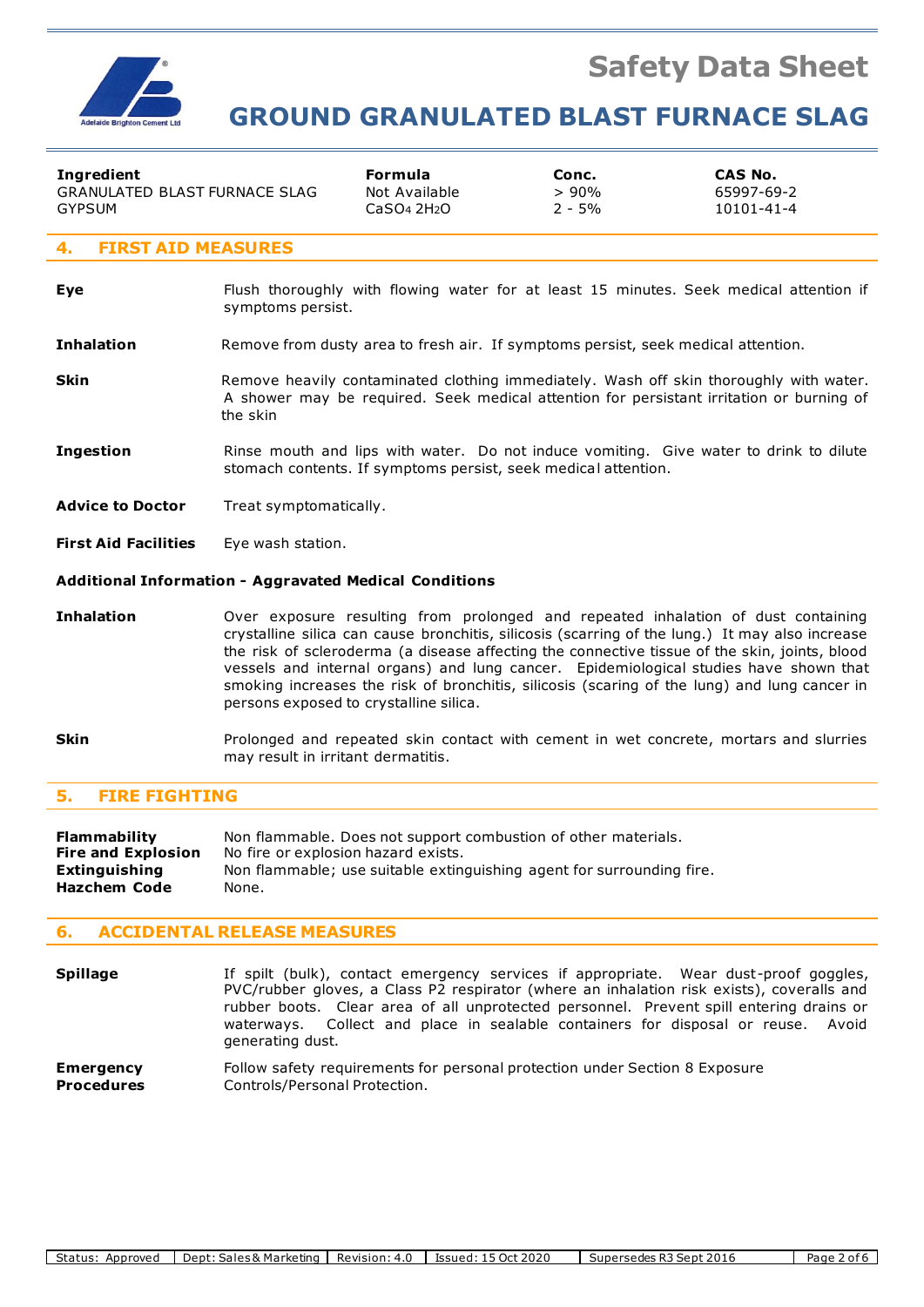

# **GROUND GRANULATED BLAST FURNACE SLAG**

## **7. HANDLING AND STORAGE**

| <b>Storage</b>  | Store off the floor in the original bags in a cool, dry, well ventilated area, removed from<br>excessive moisture and heat. Ensure packages are adequately labelled, protected from<br>physical damage and sealed when not in use.                                               |
|-----------------|----------------------------------------------------------------------------------------------------------------------------------------------------------------------------------------------------------------------------------------------------------------------------------|
| <b>Handling</b> | Before use carefully read the product label. Use of safe work practices are recommended<br>to avoid eye or skin contact and inhalation. Observe good personal hygiene, including<br>washing hands before eating. Prohibit eating, drinking and smoking in contaminated<br>areas. |

**Property/** Refer to Section 13.

**Environmental**

#### **8. EXPOSURE CONTROLS/PERSONAL PROTECTION**

| Ventilation                         | Do not inhale dust/powder. Use with adequate ventilation. Where a dust inhalation<br>hazard exists, mechanical extraction ventilation is recommended. Maintain dust levels<br>below the recommended exposure standard.                                                                                                                         |
|-------------------------------------|------------------------------------------------------------------------------------------------------------------------------------------------------------------------------------------------------------------------------------------------------------------------------------------------------------------------------------------------|
| <b>Exposure</b><br><b>Standards</b> | GROUND GRANULATED BLAST FURNACE SLAG (65997-69-2)<br>ES-TWA: 10mg/m <sup>3</sup> (Respirable Dust)<br>GYPSUM (10101-41-4)<br>ES-TWA: 10 mg/m <sup>3</sup> (Respirable Dust)<br>SILICA, CRYSTALLINE - QUARTZ (14808-60-7)<br>ES-TWA: 0.05 mg/m <sup>3</sup> (Respirable Dust). Under Model WHS Law adopted in most<br>Australian jurisdictions. |
| <b>PPE</b>                          | Wear dust-proof goggles and rubber or PVC gloves. Where an inhalation risk exists, wear<br>a Class P2 respirator. If there is potential for prolonged and/or excessive skin contact,<br>wear coveralls. At high dust levels, wear a Class P3 respirator or a Powered Air Purifying<br>Respirator (PAPR) with Class P3 filter.                  |



## **9. PHYSICAL AND CHEMICAL PROPERTIES**

**Approximately 12 Evaporation Rate Not Available <b>Autoignition Temperature Bulk Density Autoignition Temperature Bulk Density** 1200 - 1600 kg/m3 Particle Size 20 - 40% of particles are < 7 µm (Respirable Range)

#### **Appearance** Fine white powder **Solubility (water)** Slight, hardens on mixing

**Odour** Odourless **Specific Gravity** 2.8 to 3.2 **Vapour Pressure Not Available <b>Flammability Non Flammable Non Flammable Vapour Density Not Available 19 (Not Available 19) Flash Point Not Relevant Boiling Point Not Relevant Relevant Boiling Point Not Relevant Boiling Point**<br> **Melting Point Melting Point**  $> 1200^{\circ}$ C **Lower Explosion Limit**Melting Point

Not Relevant

Not Relevant

Not Relevant **Melting Point**  $\blacksquare$  **and**  $\blacksquare$  **and**  $\blacksquare$  **and**  $\blacksquare$  **and**  $\blacksquare$  **and \ Melting Point** > 1200C **Lower Explosion Limit** Not Relevant

with water<br>2.8 to 3.2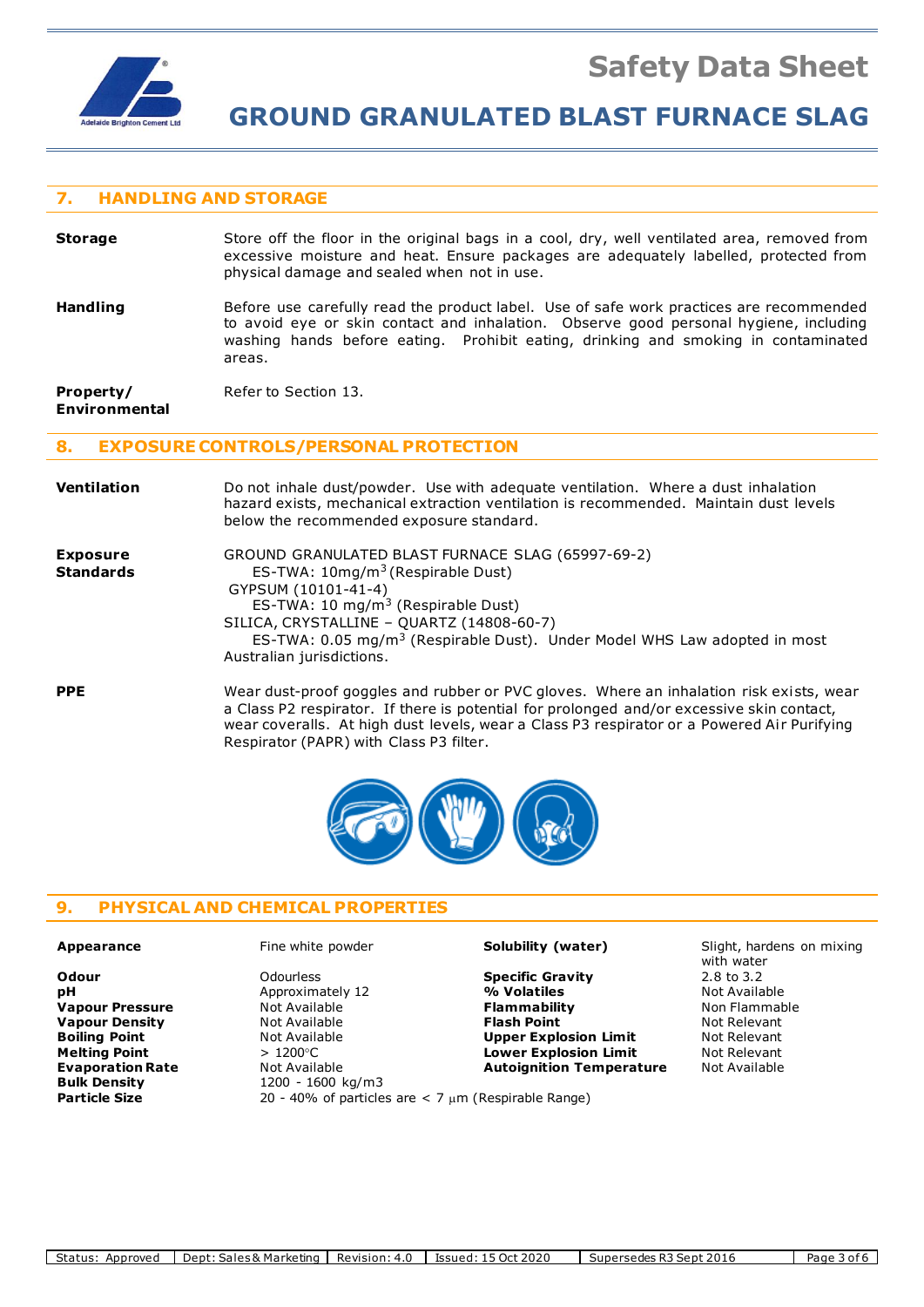

# **GROUND GRANULATED BLAST FURNACE SLAG**

## **10. STABILITY AND REACTIVITY**

| <b>Chemical Stability</b>                        | <b>Chemically Stable</b>                                                                                                                                                        |
|--------------------------------------------------|---------------------------------------------------------------------------------------------------------------------------------------------------------------------------------|
| <b>Conditions to Avoid</b> Keep free of moisture |                                                                                                                                                                                 |
| <b>Incompatible</b><br><b>Materials</b>          | Incompatible with oxidising agents (eg hypochlorites), ethanol, acids (eg hydrofluoric acid)<br>and interhalogens (eq chlorine trifluoride). Water contact may increase product |
| <b>Decomposition</b><br><b>Products</b>          | Unlikely to evolve toxic gases when heated to decomposition.                                                                                                                    |

#### **Hazardous Reactions** None

# **11. TOXICOLOGICAL INFORMATION**

| <b>Acute Toxicity</b> | No known toxicity data available for this product.                                                                                                                                                                                                                                                                                                   |  |  |
|-----------------------|------------------------------------------------------------------------------------------------------------------------------------------------------------------------------------------------------------------------------------------------------------------------------------------------------------------------------------------------------|--|--|
| Eye                   | Irritant upon contact with dust. Over exposure may result in pain, redness, corneal burns<br>and ulceration with possible permanent damage.                                                                                                                                                                                                          |  |  |
| <b>Inhalation</b>     | Irritating to the respiratory system, causing coughing and sneezing. Over exposure may<br>result in severe mucous membrane irritation and bronchitis. Crystalline silica can cause<br>silicosis (lung disease) with chronic over exposure, however due to low levels present and<br>product application, adverse health effects are not anticipated. |  |  |
| <b>Skin</b>           | Irritating to the skin. Prolonged and repeated contact with powder or wetted form may<br>result in skin rash, dermatitis and sensitisation.                                                                                                                                                                                                          |  |  |
| <b>Ingestion</b>      | Slightly corrosive. Ingestion may result in burns to the mouth and throat, with vomiting<br>and abdominal pain. Due to product form, ingestion is not considered a likely exposure<br>route.                                                                                                                                                         |  |  |
| <b>Mutagenicity</b>   | Insufficient data available for this product to classify as a mutagen.                                                                                                                                                                                                                                                                               |  |  |
| Carcinogenicity       | Ground Granulated Blast Furnace Slag is not classified as a carcinogen by NOHSC.<br>Crystalline silica is carcinogenic to humans (IARC Group 1), however due to low levels<br>present and product application, the criteria for classification is not met.                                                                                           |  |  |

#### **12. ECOLOGICAL INFORMATION**

- **Toxicity** Product forms an alkaline slurry when mixed with water. This product is non toxic to aquatic life forms when present in cured solid form.
- **Persistence &** Product is persistent and would have a low degradability. **Degradability**
- **Mobility in soil** A low mobility would be expected in a landfill situation.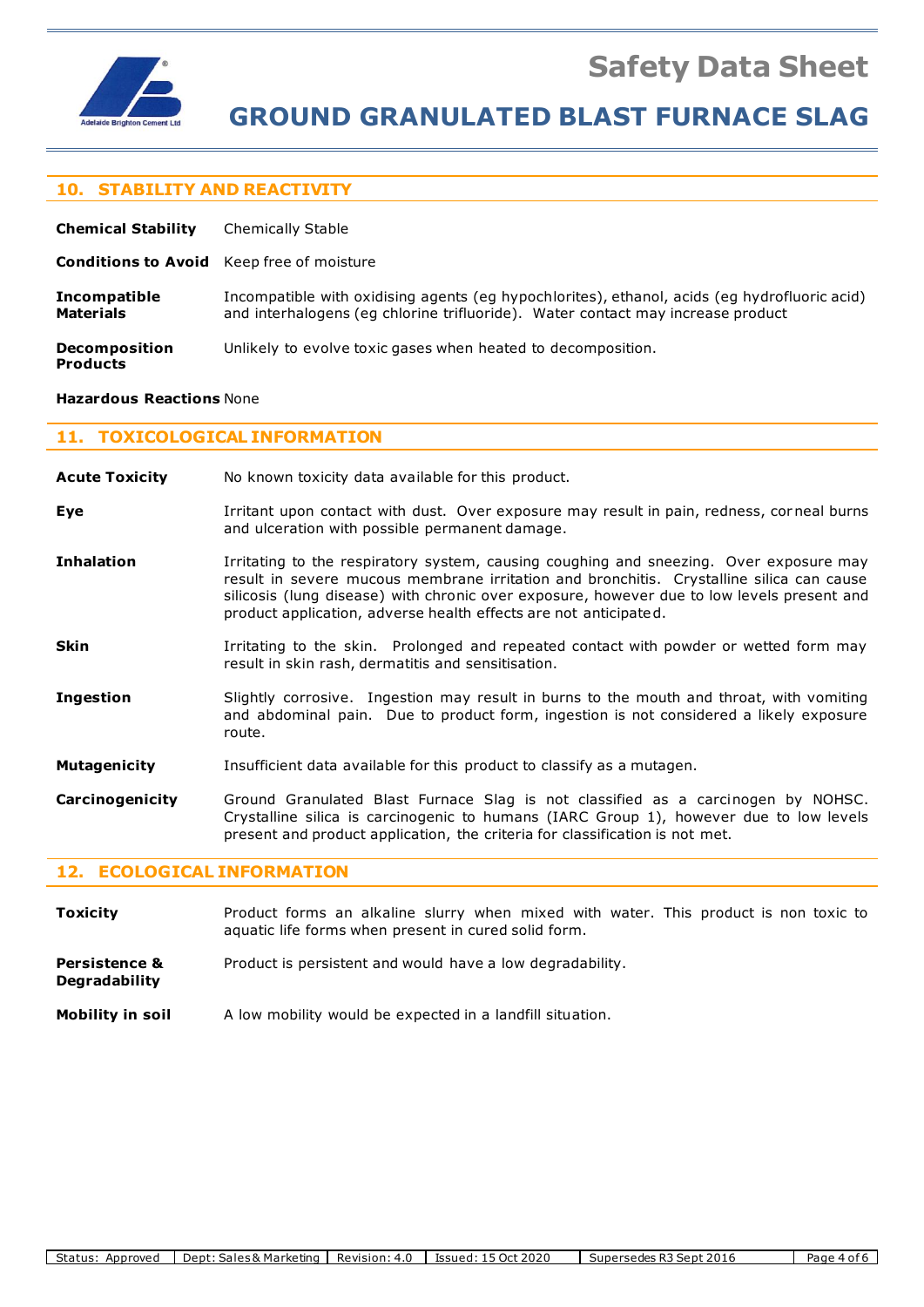

### **13. DISPOSAL CONSIDERATIONS**

Waste Disposal Reuse or recycle where possible. Alternatively, ensure product is covered with moist soil to prevent dust generation and dispose of to an approved landfill site. Contact the manufacturer for additional information.

Legislation **Dispose of in accordance with relevant local legislation. Keep out of sewer and stormwater** drains.

#### **14. TRANSPORT INFORMATION**

Not classified as a dangerous good by the criteria of the ADG Code.

Transport is by rail or road in bulk or bag form.

Drivers of trucks transporting bagged product should ensure that the bags are properly restrained.

| <b>Shipping Name</b> | None Allocated |                    |                |                  |                |
|----------------------|----------------|--------------------|----------------|------------------|----------------|
| <b>UN No</b>         | None Allocated | Hazchem Code       | None Allocated | <b>Pka Group</b> | None Allocated |
| <b>DG Class</b>      | None Allocated | Subsidiary Risk(s) | None Allocated | <b>EPG</b>       | None Allocated |

#### **15. REGULATORY INFORMATION**

**Poison** A poison schedule number has not been allocated to this product using the criteria in the **Schedule** Standard for the Uniform Scheduling of Drugs and Poisons (SUSDP). **AICS** All chemicals listed on the Australian Inventory of Chemical Substances (AICS).

### **16. OTHER INFORMATION**

**Additional** CEMENT CONTACT DERMATITIS: Individuals using wet cement, mortar, grout or concrete **Information** could be at risk of developing cement dermatitis. Symptoms of exposure include itchy, tender, swollen, hot, cracked or blistering skin with the potential for sensitisation.

> IARC – GROUP 1 – PROVEN HUMAN CARCINOGEN. This product contains an ingredient for which there is sufficient evidence to have been classified by the International Agency for Research into Cancer as a human carcinogen. The use of products known to be human carcinogens should be strictly monitored and controlled.

> RESPIRATORS: In general the use of respirators should be limited and engineering controls employed to avoid exposure. If respiratory equipment must be worn ensure correct respirator selection and training is undertaken. Remember that some respirators may be extremely uncomfortable when used for long periods. The use of air powered or air supplied respirators should be considered where prolonged or repeated use is necessary.

> PERSONAL PROTECTIVE EQUIPMENT GUIDELINES: The Recommendation for protective equipment contained within this SDS report is provided as a guide only. Factors such as method of application, working environment, quantity used, product concentration and the availability of engineering controls should be considered before final selection of pe rsonal protective equipment is made.

> HEALTH EFFECTS FROM EXPOSURE: It should be noted that the effects from exposure to this product will depend on several factors including: frequency and duration of use; quantity used; effectiveness of control measures; protective equipment used and method of application. Given that it is impractical to prepare an SDS report which would encompass all possible scenarios, it is anticipated that users will assess the risks and apply control methods where appropriate.

ABBREVIATIONS: mg/m<sup>3</sup> – Milligrams per cubic metre